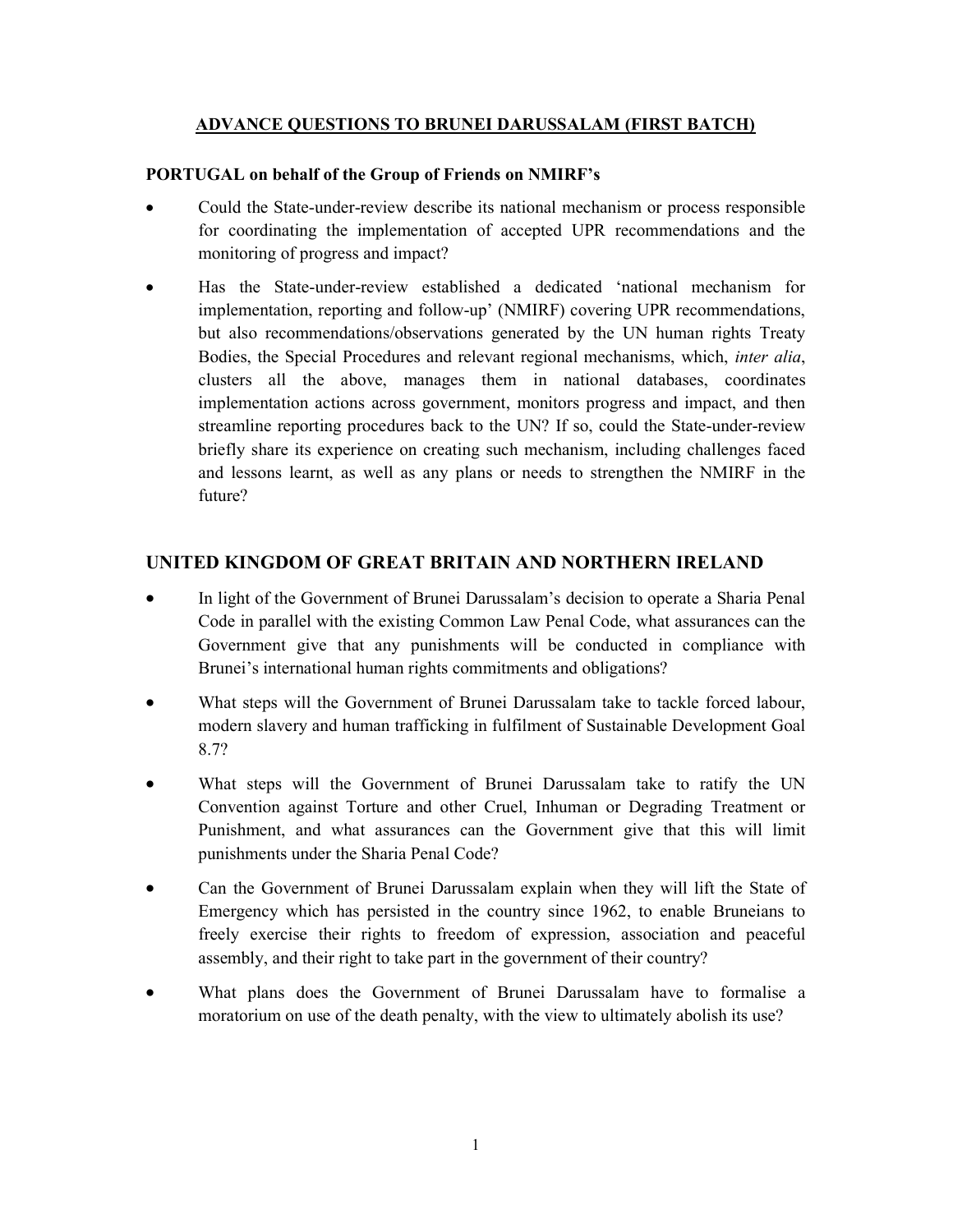## SLOVENIA

- Following the recommendations by Slovenia from the 2<sup>nd</sup> UPR cycle, we noted that Brunei withdrew some reservations to CRC. We would be interested to learn if there have been any considerations to withdraw the remaining reservations to the CRC and CEDAW.
- What kind of implications would the recently adopted revised Penal Code Order have on children? Would the punishments from the Penal Code Order also apply for children?

# UNITED STATES OF AMERICA

- We are very concerned about the full implementation of the Sharia Penal Code. Punishments in the law are inconsistent with international human rights commitments and obligations, would severely limit fundamental freedoms including of religion or belief, and would have a detrimental impact on a number of vulnerable groups in Brunei, including women at risk of violence, religious and ethnic minorities, and LGBTI persons. What steps is the Government taking to alter these provisions so that they are in full accordance with Brunei's international human rights obligations and commitments?
- What steps is the government taking to ensure that the above vulnerable groups do not experience violence or serious forms of discrimination?
- The Government of Brunei's has committed to becoming party to the Convention against Torture. What steps has the Government undertaken towards this end?
- What is the Government doing to support freedom of expression and a free and independent media?
- Bruneian law prohibits unions from affiliating with international labor organizations without the consent of the Minister of Home Affairs and the ministry's Department of Labor. What steps is the government taking to protect workers' freedom of association?
- We note that passport retention by employers continues to be a significant problem, despite prohibitions against the practice. What steps is the government taking to ensure workers maintain access to and control over their passports at all times?
- We are concerned that authorities have leveled criminal charges against some foreign victims and deported or fined others for unlawful acts committed as a direct result of having been subjected to trafficking. What steps is the government taking to cease the arrest, deportation, and punishment of trafficking victims for crimes committed as a direct result of their being subjected to trafficking?